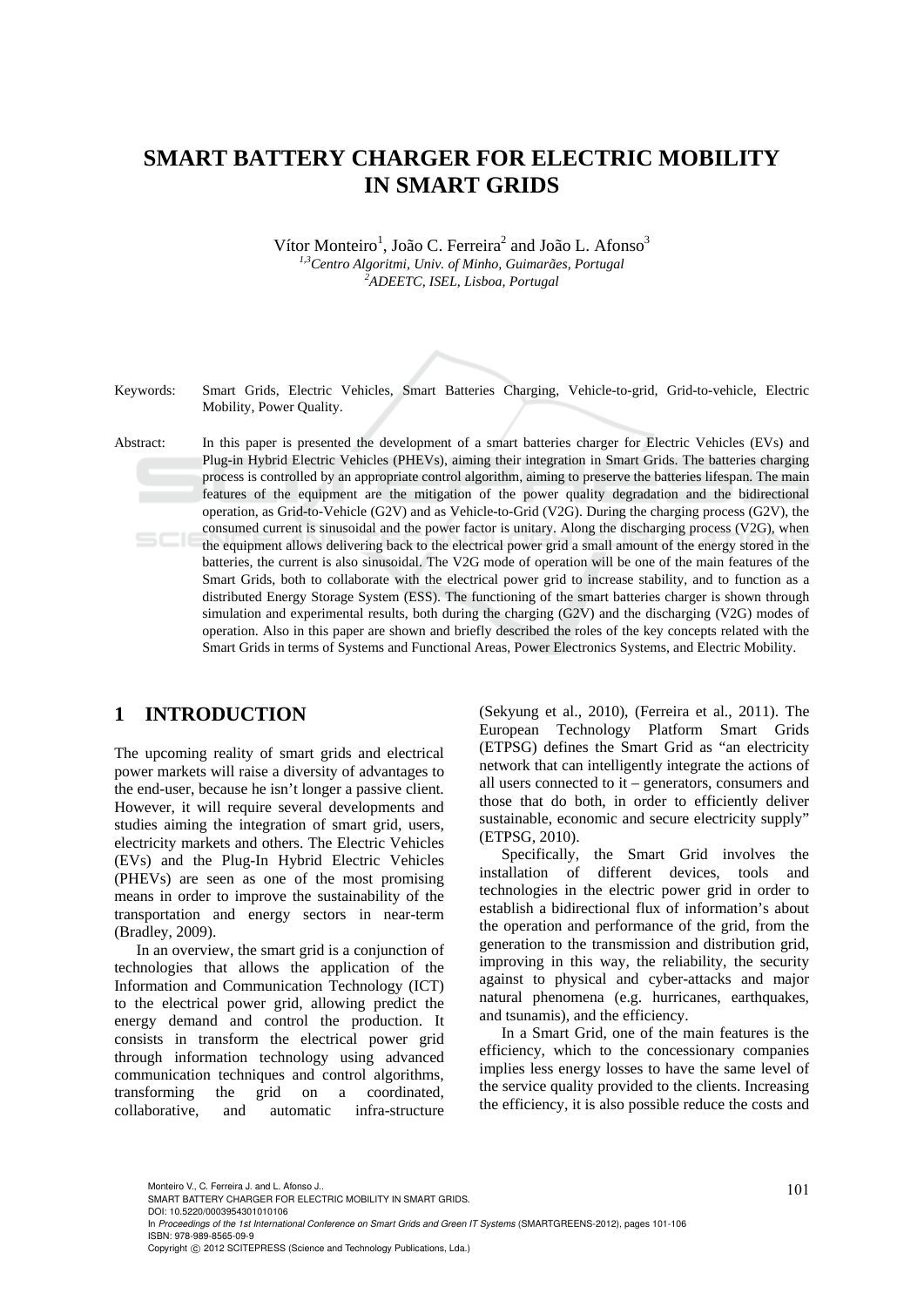reduce the emission of greenhouse gases. With a great amount of information about the generation and distribution system and the customers habits it is possible define operation strategies and control algorithms to the electrical power grid in order to control the system demands and costs, while increasing energy efficiency and assuring an optimal power quality for all clients.

Aiming the reliability in the electrical power grid, with the constant monitoring of the grid, it is possible detects and identifies when the Smart Grids equipment's are starting to fail or the performance is in decline, and with this allows correct the problems avoiding damages to the electrical power grid and to the clients. In a Smart Grid scenario it will also be possible detect a failure and locate it with precision, allowing repair the problem fast or isolating the impact of the problem protecting the maximum number of clients possible.

Through a smart control and smart meters in Smart Grids, will allow the integration in large scale of renewables reducing the environmental impact of production, and the integration of EVs and PHEVs (Clement, 2009), that can interact with the electrical power grid as isolated loads or as Energy Storage Systems (ESS). Nowadays, with the increase bet in EV and PHEV, the actual electrical power grid is facing new challenges, forcing to a wide efforts of investigation in different directions aiming the electric mobility. In this context, the electric power industry is also facing a challenge motivated by the need to adopt policies to reducing the impacts of global climate change, and the need for energy security reached with the reduction of imbalances between the supply and demand. Thereby, aiming this challenge, in this paper is presented a smart batteries charger, that can be implemented in EVs or PHEVs, and that allows mitigate problems associated with power quality (as distorted current consumption and low power factor), contributing to the efficiency and reliability of the electric mobility in Smart Grids. This smart batteries charger, unlike typical chargers, consumes sinusoidal current with unitary power factor, and allows bidirectional functioning as Vehicle-to-Grid (V2G).

#### **2 SMART GRIDS**

In Figure 1 are shown three technological areas associated to Smart Grids: Systems and Functional Areas (Carvalho, 2011); Power Electronics Systems (Bollen et al., 2010); and Electric Mobility.



Figure 1: Smart Grids: Systems and Functional areas; Power Electronics Systems; and Electric Mobility.

#### **2.1 Systems and Functional Areas**

In a Smart Grid context with the increasing of the energy efficiency in the production, in the transmission and distribution system, as well as in the consumption, results in a significant reduction of energy consumption. To achieve this goal several systems and functional areas in Smart Grids should be taken into account.

#### **2.2 Power Electronics Systems**

The currently electrical power grid consists in the conventional sources of energy and some sources of renewables. However, in a Smart Grid context, this scenario will be integrated with thousands sources of renewables through the microgeneration, allowing reduce the use of the energy transmission and distribution system and the losses associated. It will be also capable of autonomous operation with communication with the grid or as an isolated grid. To integrate the microgeneration in a Smart Grid context it is necessary the use of equipment's based on power electronics, in order to converter the energy from the renewables into energy to be delivered to the electrical power grid.

With the advancements in the field of power electronics, combined with proper control algorithms to the integration on the electrical power grid, there are a large variety of operations and options to the Smart Grid, aiming an efficient management. In Figure 2 is shown an application example of power electronics in Smart Grids, considering typical houses with or without EV and renewables, typical industries, industries with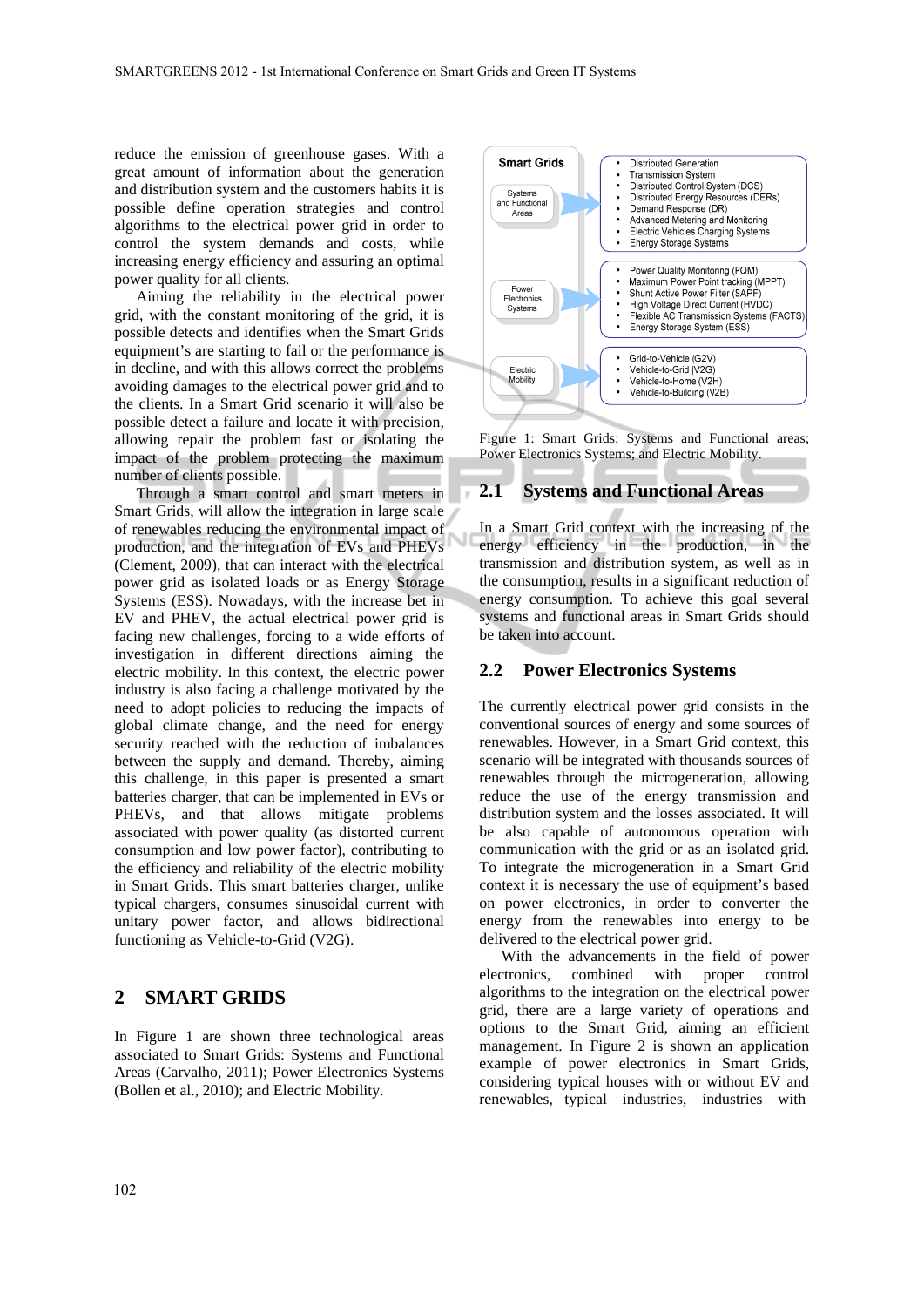

Figure 2: Power Electronics in Smart Grids.

interface to renewables, parking to EV charging with interface with renewables and ESS, and the a data center to collect the data from the monitors in each point of consumption. The power flux with the electrical power grid can be unidirectional or bidirectional. Then are defined some of the most important low power equipment's associated with power electronics in Smart Grids.

## **2.3 Electric Mobility**

SCIENCE *A*NI

The EV smart charging technology, essentially, will allow the communication of EVs with local utilities to ensure that the batteries are charged when the electricity is cheapest and the impact on the grid is smallest. The use of computerized charging stations which constantly monitor the EV charging process to optimize the charging rate it will be extremely important to preserve the batteries lifespan.

The concept Grid-to-Vehicle (G2V) is the simplest process to integrate the EV and PHEV in the electrical power grid. It is not absolutely required communication between both and only exist flow of energy from the electrical power grid to the vehicles. Nowadays, this is the most common procedure to charge the batteries of EV and PHEV, and it will be the first approach to the massive integration of these vehicles.

The concept V2G consists in the bidirectional flux of energy between EV and PHEV and the electrical power grid. With the massive adoption of EV and PHEV, the batteries charging process needs assistance of an intelligent process in order to find the periods with cheaper prices to charge batteries, to identify the available charging slots (in public areas), and to provide other useful information to the drivers, as their historic use. The Mid-Atlantic Grid Interactive Cars Consortium (MAGICC) defines V2G as a technology that utilizes the stored energy in the EV batteries to contribute with electricity back to the grid when the grid operators request it

(MAGICC, 2011). This technology makes an interaction between vehicles and grid, in order to control the needs of both.

The concept Vehicle-to-Home (V2H) is similar to the V2G concept; however it can avoid the grid infrastructure and the electricity tariff problems associated with V2G, because the bidirectional flux of energy is between the vehicle and the house. Thereby, V2H can be used to manage and regulate the profile of electricity demand in the house, controlling the use of the loads and the stored energy available in the vehicle.

A specific version of V2G, denominated Vehicleto-Building (V2B), is a concept that consists in use the stored energy in the batteries of EV and PHEV as an energy source of back-up to compensate the energy consumption profile in commercial scale (e.g. when the vehicle is parked to the driver go work or go shopping).

# **ECHIN 3 PROPOSED SMART CHARGER**

EVs and PHEVs are becoming a part of the electric power grid day by day, and consequently, the chargers for these vehicles have the ability to make this interaction better for the consumer and for the grid. A battery charger is a device that is composed of one or more power electronics circuits used to convert the AC electrical energy into DC with an appropriate voltage level so as to charge a battery. It has the potential to increase charging availability of the EVs and PHEVs since it can operate as universal converter accepting different voltage and power levels. An advanced charger performs several functions in addition to the charging operation for better grid integration, mainly taking into account the power quality. Independently the level of the charging, to the integration of the EVs and PHEVs in a Smart Grid context aiming the power quality, the chargers should consume sinusoidal current with unitary power factor.

To single-phase converters, the most common converter with a sinusoidal current consumption and unitary power factor is implemented with the boost converter with proper control algorithms. In (Wei, 1998) are compared the basic converter topologies for Power Factor Correction (PFC) (buck, boost, buck-boost, flyback, forward, cuk, sepic, and zeta). On other hand, there are also three-phase solutions with PFC capability.

Focusing the EVs and PHEVs converters with a bidirectional mode of operation, in (Wiedemuth et al., 2007) are presented single-phase bidirectional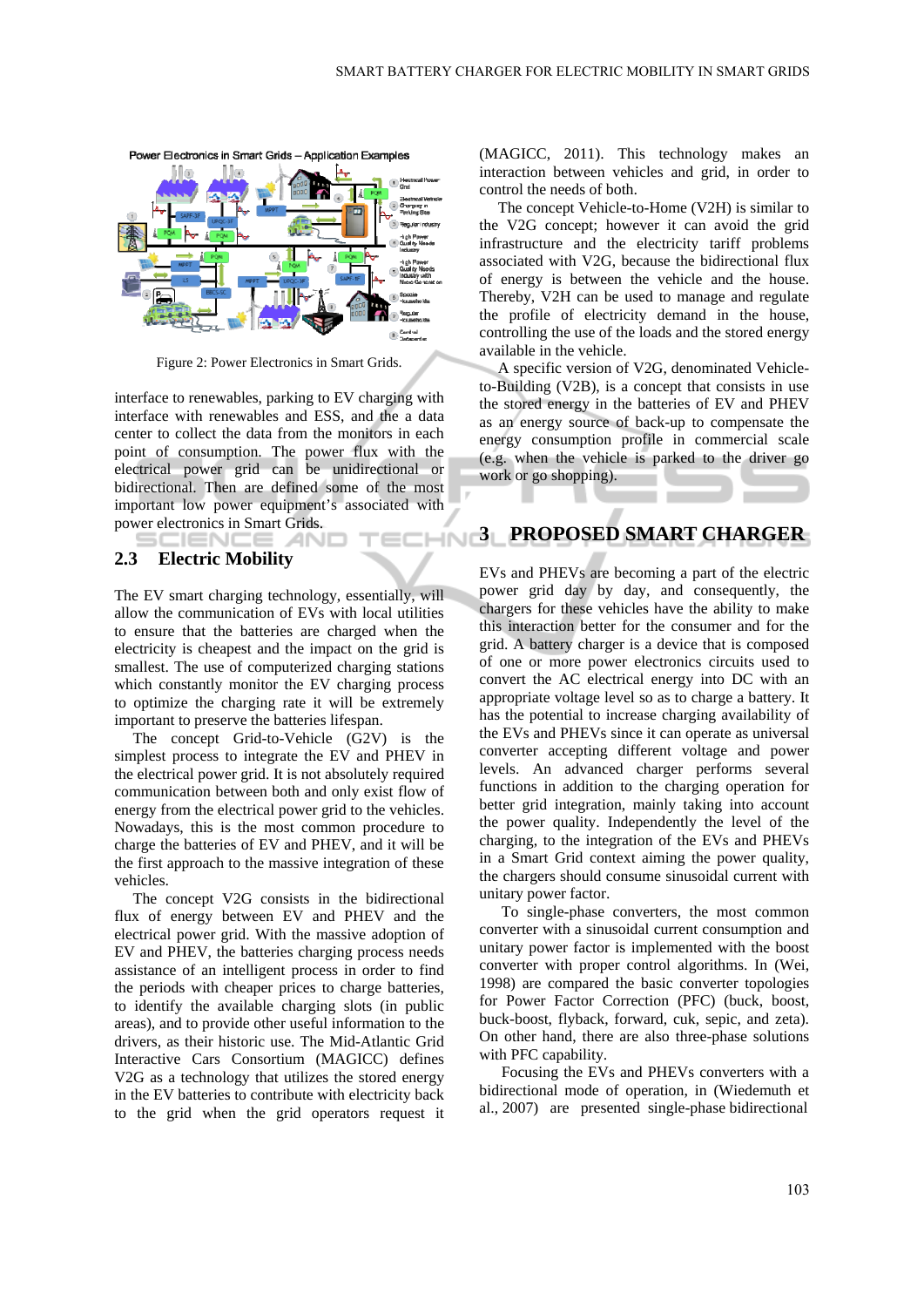

Figure 3: Schematic of the developed batteries charger.

AC-DC converters for PHEVs applications, and in (Kisacikoglu, 2010) is made an examination of a PHEV bidirectional charger (on-board) system for V2G reactive power compensation, however, this compensation only have interest for particular cases, because the main goal of the V2G is delivering to the electrical power grid active power.

The bidirectional power converter proposed to charge the batteries is composed by two power electronics converters, one AC-DC and other DC-DC. In Figure 3 is presented the schematic of the EV batteries charger developed. This charger consumes sinusoidal current with unitary power factor, has fewer components when compared to more complex topologies, and allow the bidirectional functioning.

The control system has as main function implement the control algorithms. For this purpose, the input current, the voltage in the DC bus, and the voltage and current in output are the main variables to be controlled by the control algorithm. The system control receive these signals from the conditioning circuit (used to adjust the voltage levels of the signals), and through the microcontroller (Texas Instruments DSP), are processed the control signals to the command circuit (which as a function adapt the microcontroller signals to the IGBTs drivers and control the signal of the errors detector circuit), and then are generated the pulses to the IGBTs.

#### **4 SIMULATIONS RESULTS**

In order to analyse the behaviour of the proposed converter was made different simulations using the simulation tool PSIM. For all simulations was used an electric model of the AGM (Absorbed Glass Mat) batteries with nominal voltage 204 V and nominal capacity 33 Ah, making a 6.7 kWh bank of batteries.

The results obtained in simulation during the charging process are shown in Figure 4. As shown, the consumed current is sinusoidal and in phase with the voltage.

The results obtained in simulation during the discharging process are shown in Figure 5. As shown the current is sinusoidal and in phase opposition with the voltage.

#### **5 EXPERIMENTAL RESULTS**

The principle of functioning of the proposed bidirectional batteries charger was demonstrated in simulations in the previous item. Thus, in this item, is presented the developed prototype and is described its hardware, mainly the bidirectional power converter and its control system, and are shown experimental results of the developed prototype obtained with the oscilloscope Yokogawa DL708E. These results were obtained with AGM (Absorbed Glass Mat) batteries with nominal voltage 204 V and nominal capacity 33 Ah, making a 6.7 kWh bank of batteries, which are in a prototype of an EV.



Figure 4: Simulation results: voltage and current in the electrical power grid during the charging process (G2V).



Figure 5: Simulation results: voltage and current in the electrical power grid during the discharging process (V2G).

#### **5.1 Developed Prototype**

A prototype of the bidirectional batteries charger was developed in laboratory. It consists in two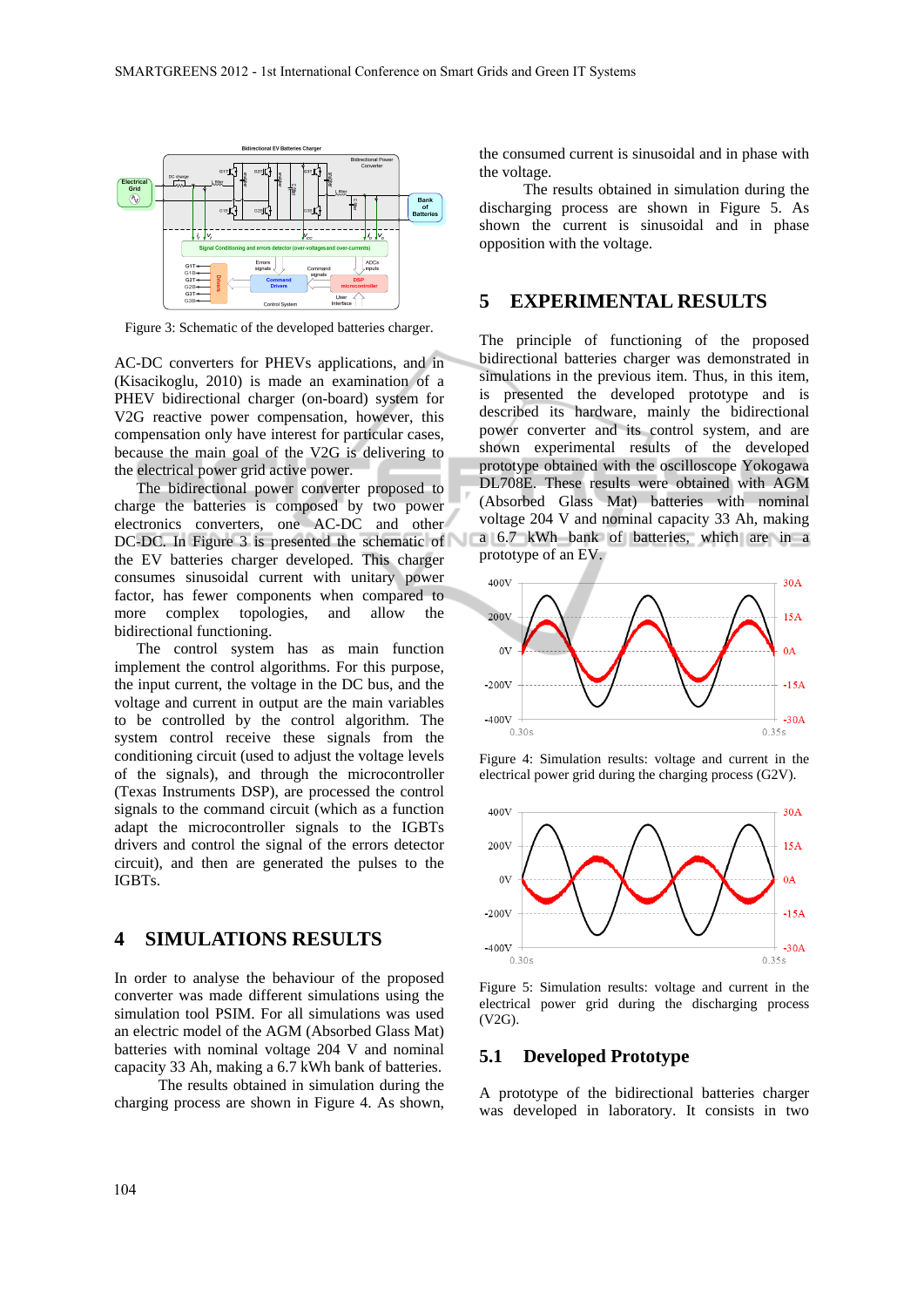bidirectional power converters, one AC-DC and other DC-DC. The bidirectional power converter is composed by IGBTs modules (two modules to the AC-DC converter and the other one to the DC-DC converter). The IGBTs drivers, the snubber capacitors, the heatsink, and the current and voltage filters, are also part of the bidirectional power converters. The control system is composed by the DSP TMS320F28335, the command circuit which receive the signals from the microcontroller and through a control logic combined with the errors signals process the signals to the IGBTs drivers, and the signal conditioning circuit to adjust the signals from the sensors and to detects errors.

In Figure 6 is shown the prototype of the bidirectional batteries charger that was developed in laboratory. Currently, this prototype is under test at an EV. To charge the batteries, was used the algorithm presented in the flowchart of the Figure 7 and which consist in 3 distinct stages of voltage and current. As shown in Figure 8, in steady state, the consumed current  $(i<sub>i</sub>)$  is sinusoidal and in phase with the voltage  $(v_i)$ . As intended the output voltage  $(v_o)$ is constant. To discharge the batteries, in order to preserve their lifespan, they were only discharged until 20% of their SoC, which correspond to an 80% of Depth of Discharge (DoD). In Figure 9 is shown the obtained results to the electrical power grid voltage  $(v_i)$ , to the consumed current  $(i_i)$ , and to the discharging voltage of the batteries  $(v<sub>o</sub>)$ , during a short period, when part of the stored energy in the batteries is delivered back to the electrical power grid. As shown in figure the injected current is sinusoidal and in phase opposition with the electrical power grid voltage.



Figure 1: Developed prototype of the smart bidirectional batteries charger.



Figure 7: Flowchart of the algorithm (with 3 distinct stages of voltage and current) used to charge the batteries.



Figure 8: Experimental results: batteries charging process (G2V): electrical power grid voltage (*vi*), consumed current  $(i<sub>i</sub>)$ , and charging voltage at the batteries  $(v<sub>o</sub>)$ .